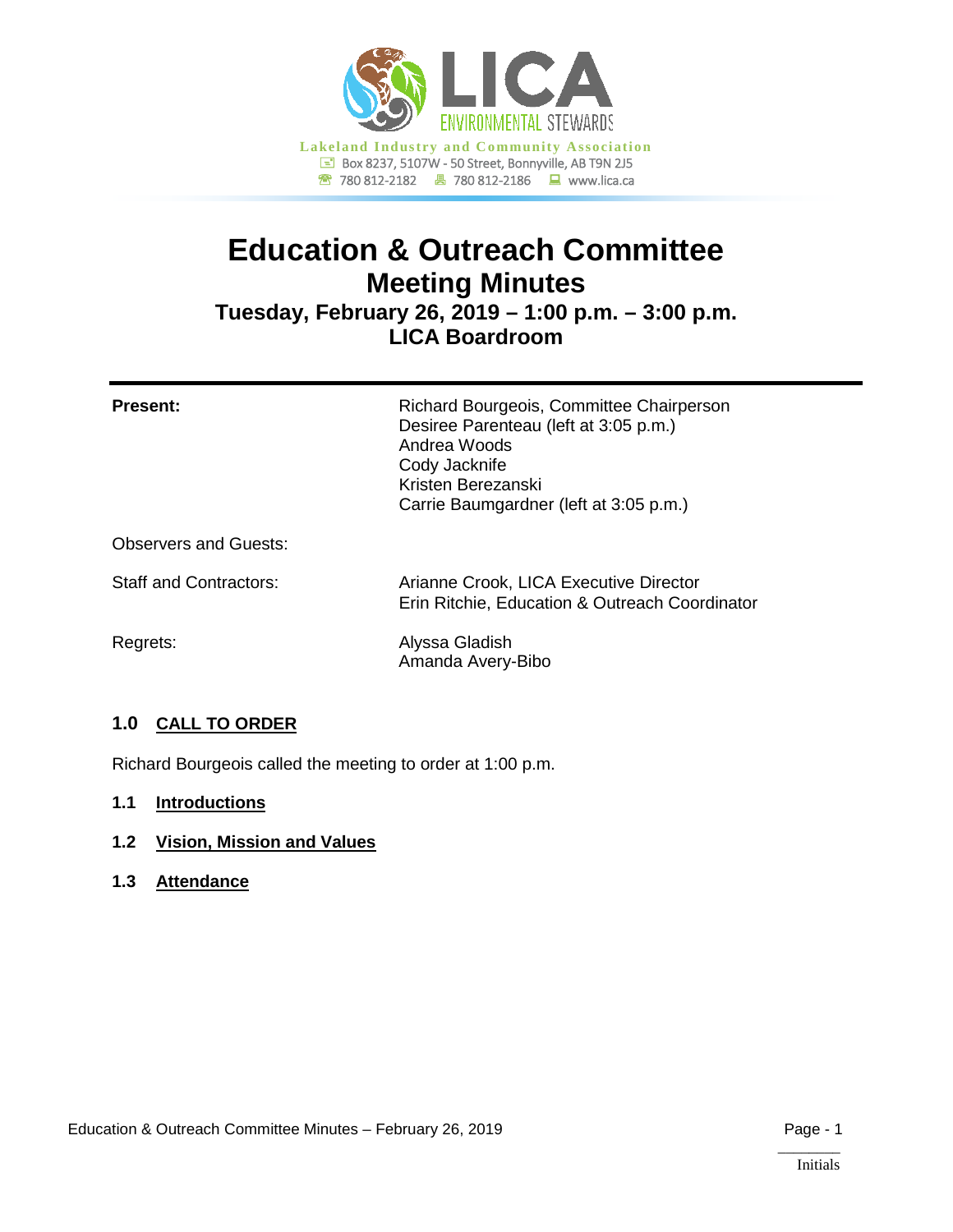# **1.4 Approval of Agenda**

- **#1 Moved by Cody Jacknife AND RESOLVED that the February 26, 2019 Agenda be approved as amended:**
	- **Amended item 2.3 Little Green Thumbs**
	- **Added item 2.3.1 Email motion for final Little Green Thumbs application form**
	- **Added item 2.3.2 Little Green Thumbs application – select winning schools**
	- **Amended item 2.1 Stream of Dreams**
	- **Added item 2.4.1 Email motion for final Stream of Dreams application form**
	- **Added item 2.4.2 Stream of Dreams application – select winning schools**

# **1.5 Review of Minutes**

- **1.5.1 November 27, 2018**
- **#2 Moved by Desiree Parenteau AND RESOLVED that the November 27, 2018 Minutes be approved as presented.**

# **2.0. ONGOING BUSINESS**

# **2.1 Education & Outreach Update**

#### **2.1.1 Classroom Presentations**

We have exceeded our Work Plan goal of completing 40 classroom presentations for the 2018-2019 school year. We have now completed 100 classroom presentations.

# **2.1.2 Family Fun Day**

Family Fun Day was held on Sunday, February  $17<sup>th</sup>$ , 2019 and hosted by the Oilmen's Society, the Oil Ladies of Bonnyville, and LICA. Erin reported a difficult time getting volunteers for this event. It is worth noting that there were multiple events occurring in the communities on this day which also relied on volunteer support. With a few committed volunteers, 202 attendees were signed in and enjoyed the event, including the Bonnyville Pontiacs. Going forward it was suggested that the event be held over a shorter period of time to minimize the number of volunteers required. It was suggested to advertise more on Instagram to reach the youth of our area.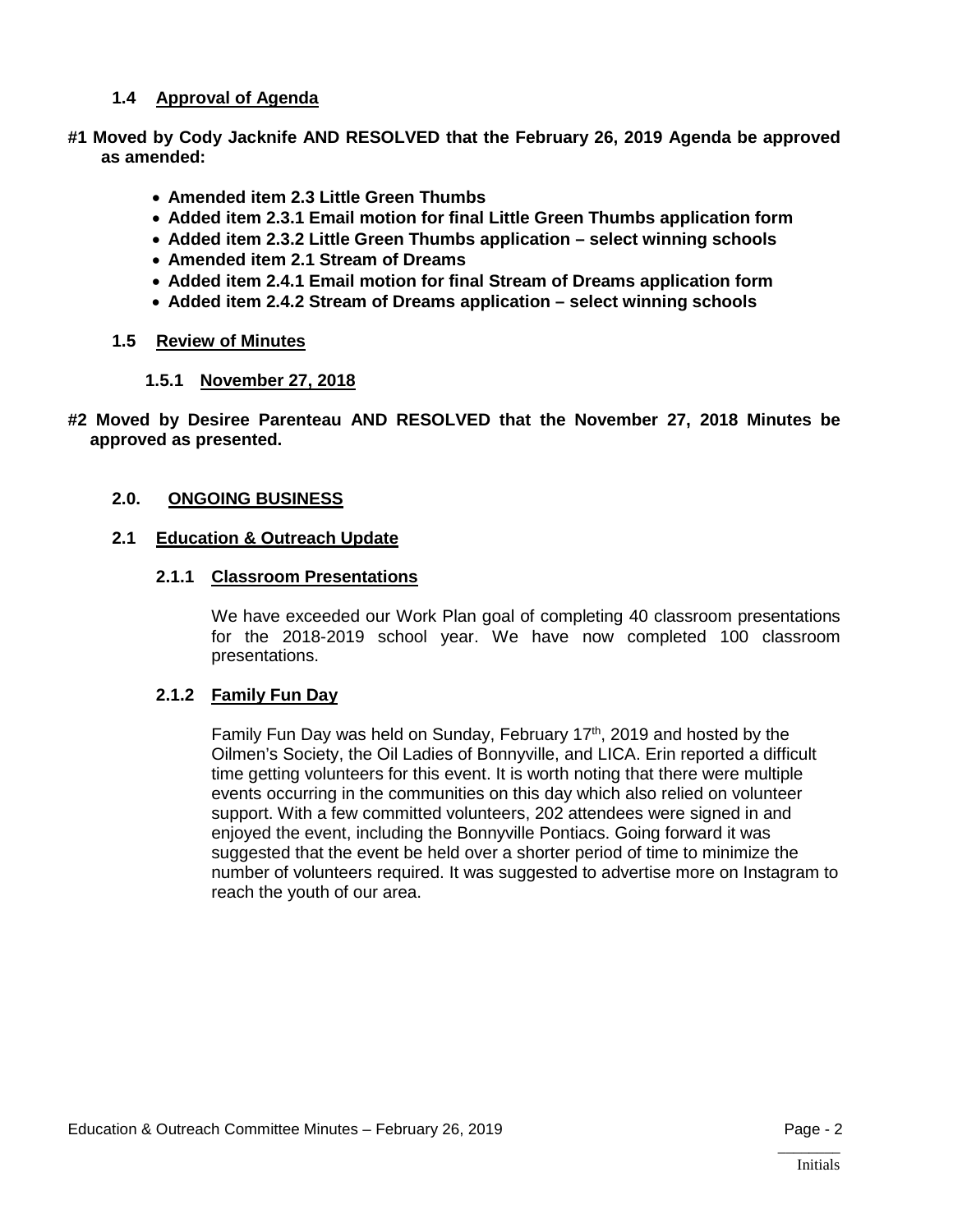# **2.1.3 Vermicomposting Workshop**

The St. Paul workshop had 12 people in attendance and was well received.

The Cold Lake workshop is on February  $28<sup>th</sup>$  and there are 29 people registered to attend and 17 people on the waiting list. Erin is planning to add a few additional spaces to the workshop if she could find assistance in collecting the material.

Erin mentioned a teacher from Cree Immersion School in Ministikwan with 20 students has requested LICA to come and teach the students about vermicomposting. This would complete a goal in our 2018-2019 WPAC work plan to participate in at least one project or event within the Saskatchewan side of the Beaver River Watershed. Arianne offered to join Erin on this presentation if it was to come together in time for the end of March. Erin will reach out to the teacher to coordinate the presentation.

# **2.1.4 Beavers in Our Landscape**

Registrations have been coming in for this workshop and advertising in the newspapers will begin shortly. A minimum of 10 people need to be in attendance for Cows & Fish to present this workshop.

# **2.2 Bonnyville & District Oil & Gas Show**

The Education & Outreach Committee has recommended LICA register a booth for the Bonnyville District Oil & Gas Show. The committee agreed that LICA staff are best equipped to inform patrons at the show and should be stationed at the booth.

# **2.3 Little Green Thumbs**

# **2.3.1 Email motion for final Little Green Thumbs application form**

#### **#3 Moved by Kristen Berezanski via. e-mail on December 12th, 2018, and seconded by Desiree Parenteau AND RESOLVED that the Little Green Thumbs Application be approved as presented.**

# **2.3.2 Little Green Thumbs application – select winning school(s)**

LICA received three applications for the Little Green Thumbs program for the upcoming grant year, which were reviewed by the Education & Outreach Committee. The committee accepted all three of the applications and agreed that one additional garden be purchased for the LICA office for training & learning purposes.

#### **#4 Moved by Kristen Berezanski AND RESOLVED that LICA purchase four Little Green Thumbs gardens, three for local schools and one for the LICA office.**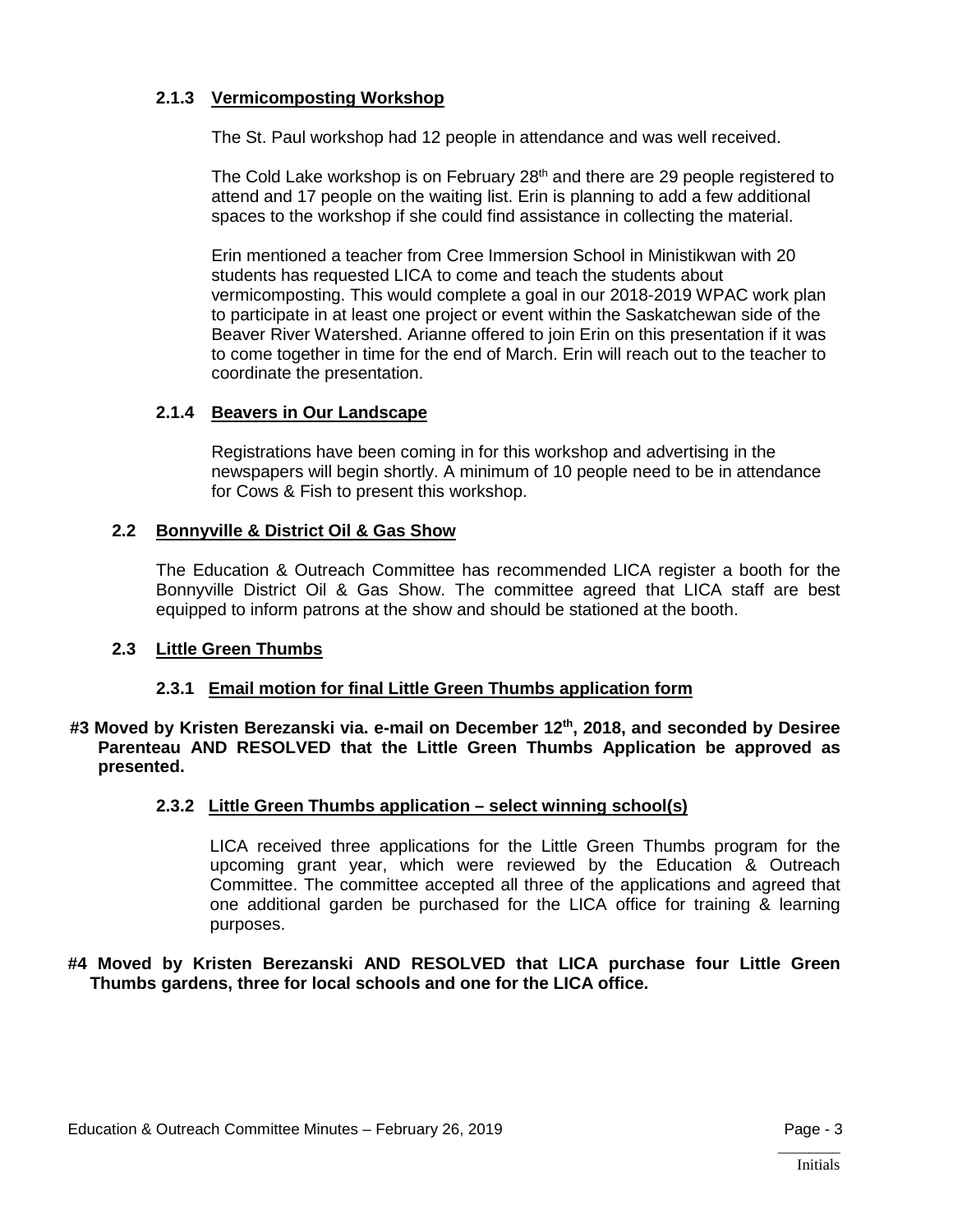#### **2.4 Stream of Dreams**

#### **2.4.1 Email motion for final Stream of Dreams application form**

**#5 Moved by Kristen Berezanski via. E-mail on December 12th, 2018, and seconded by Desiree Parenteau AND RESOLVED that the Stream of Dreams application be approved as presented.**

#### **2.4.2 Stream of Dreams application – select winning school**

No applications were received for the Stream of Dreams program. The Education & Outreach Committee discussed possible schools for the program who best meet the ideal candidate criteria based on the application rubric. The committee decided to offer the Stream of Dreams Program to St. Paul Elementary. As this is a new community for LICA to step into, St. Paul is a central town for many surrounding communities and the school offers a highly visibility location.

#### **#6 Moved by Andrea Woods AND RESOLVED that St. Paul Elementary School be offered the Stream of Dreams Program.**

#### **2.5 Earth Day Writing Contest**

#### **2.5.1 Writing Template**

The Earth Day Writing Contest will return to the essay format for this year's writing contest as it resulted in higher participation in the past. There will be a word count of between approximately 200 -600 words, and two grade categories, 4-6 & 7-9. Each category will offer three prizes, \$100 for first place, \$75 for second place and \$50 for third place.

#### **2.5.2 Theme**

This year's theme will be "What small change could everyone make to positively impact the environment?"

#### **2.6 Airshed Engagement Grant**

LICA received the Airshed Engagement Grant in late February, which ends on March 31<sup>st</sup>, 2019. Arianne reached out to the Alberta Capital Airshed about the community awareness Air Quality Health Index (AQHI) lamp in Edmonton, in hopes of LICA replicating this project.

The Education & Outreach Committee suggested the purchase of one AQHI lamp for our region. Arianne and Erin will continue to work in partnership with Smart Cities and the City of Edmonton to deliver this project by March 31<sup>st</sup>.